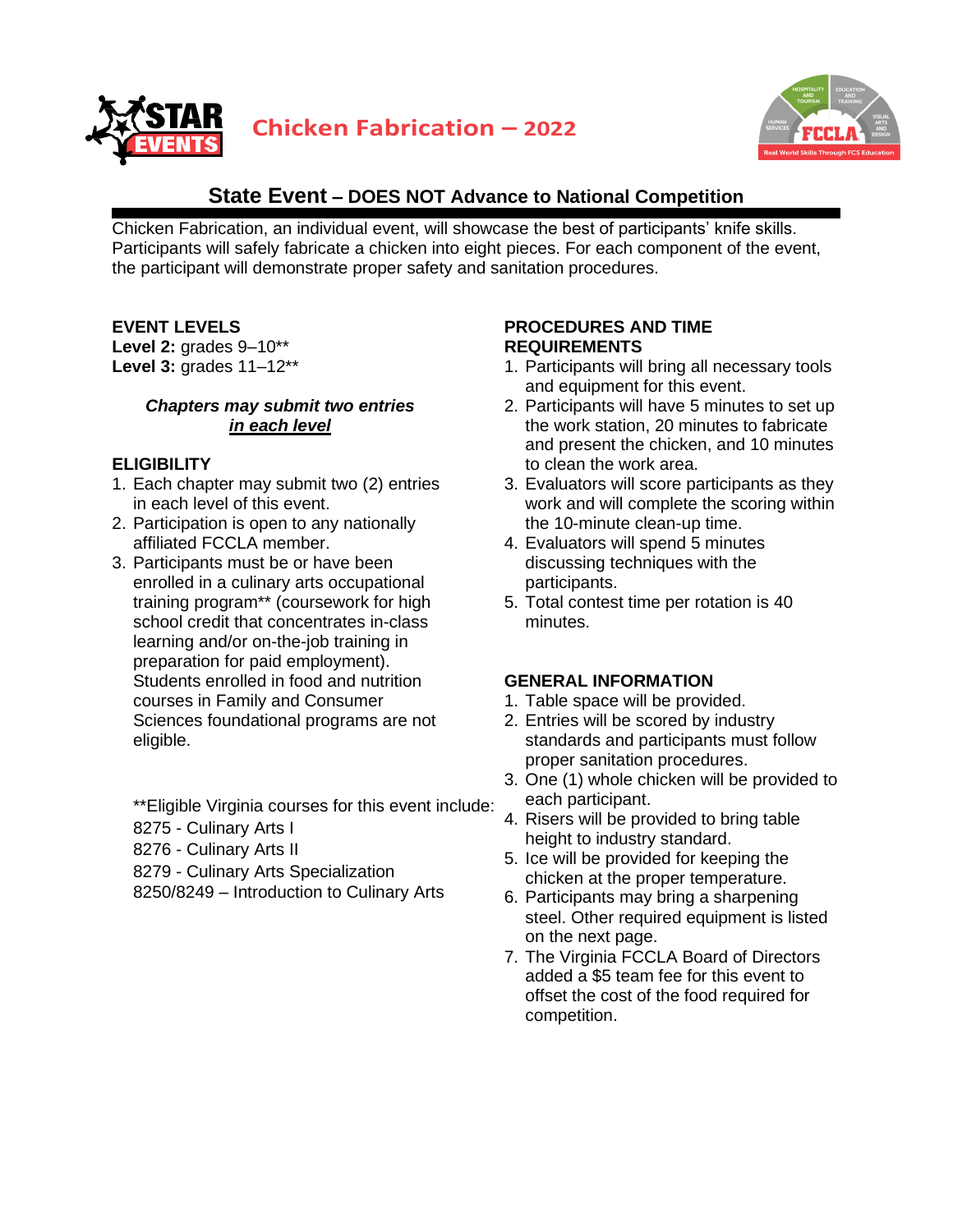### **Safety and Appearance**

Participants will be well groomed and wear appropriate, clean attire meeting restaurant and hotel industry standards including: chef coat or jacket (school name and logos are permitted); industry pants or commercial uniform; apron; hair covering or chef hat (hair is properly restrained with hairnet if hair extends past the neck line); closed-toe, low heel, nonskid leather shoes (canvas shoes are not appropriate); no jewelry (watches are acceptable); minimal make-up; no cologne or nail polish; facial hair is permitted if appropriate covering is used. Participants will also demonstrate the ability to keep their work area organized and clean in a safe and sanitary manner.

| <b>Clothing and Appearance</b>              | Wear appropriate clothing and head covering and present a well-groomed<br>appearance.                                                                                                                         |
|---------------------------------------------|---------------------------------------------------------------------------------------------------------------------------------------------------------------------------------------------------------------|
| <b>Food Safety and</b><br><b>Sanitation</b> | Keep work area clean and organized, and demonstrate appropriate safety<br>and sanitation procedures according to industry standards. Complete final<br>cleanup after event within the designated time period. |
| <b>Personal Safety</b>                      | Demonstrate proper use of equipment and full respect for personal safety.                                                                                                                                     |
| <b>Equipment Care</b>                       | Transport knives safely in a knife bag with blade guards. Knives are clean, in<br>good condition, and sharp.                                                                                                  |

#### **Food Production**

Participants should be proficient in chicken fabrication. Participants must bring all of the items listed below to the event - no other smallwares or equipment will be allowed in the competition site. Additional items will be removed from the participants until after they have finished competing. Participants will demonstrate industry standards in use of equipment, tools, and techniques without having excessive waste.

| <b>Equipment, Tools, and</b><br><b>Techniques</b> | Use proper equipment, tools, products, vocabulary, and techniques in the<br>preparation of food products and garnishes. The following are the only tools<br>allowed for Chicken Fabrication: knives - 8" French, paring, boning; cutting<br>board; sanitation bucket, sanitizing solution, side towel; gloves; 2 full-size hotel<br>pans; cling wrap; and parchment paper and pen. A compost bowl must be<br>brought for placement of scraps. |
|---------------------------------------------------|-----------------------------------------------------------------------------------------------------------------------------------------------------------------------------------------------------------------------------------------------------------------------------------------------------------------------------------------------------------------------------------------------------------------------------------------------|
| <b>Time Management/Scraps</b>                     | Demonstrate careful planning for completing tasks efficiently. All scraps will                                                                                                                                                                                                                                                                                                                                                                |
| and Wasting of Supplies                           | be presented for evaluation of product waste.                                                                                                                                                                                                                                                                                                                                                                                                 |

# **Knife Skills/Food Presentation**

The participant will present all food items for evaluation of appearance and waste at the end of each segment of the competition. There will be no extra time allowed to complete preparation or presentation. All work must stop at the time limit. Evaluation will be based on industry standards.

| Eight (8) standard pieces of two (2) each of breast, thigh, drumstick, and wing<br><b>Chicken Fabrication</b><br>are cut from the chicken provided. Skin is left on the breast and cartilage and<br>video link:<br>rib bones are removed. All pieces must be labeled (identifying the piece) and<br><b>Chicken Fabrication</b><br>categorized (white or dark meat), using the pen and parchment paper -<br><b>Chicken Fabrication Demo</b><br>chicken should be displayed in one hotel pan over ice which is placed in the<br>(disclaimer: videos are meant<br>second hotel pan. All cuts are made correctly (clean cuts are made through<br>for reference only and do not<br>joints and both halves of chicken are cut uniformly).<br>necessarily represent how<br>pieces are to be cut/displayed<br>for this competition)<br><b>Overall Product</b><br>Prepare fabricated chicken consistently, with creative presentation and<br>appropriate proportions. Demonstrate a high quality of workmanship.<br><b>Appearance and</b><br><b>Presentation</b> |  |
|---------------------------------------------------------------------------------------------------------------------------------------------------------------------------------------------------------------------------------------------------------------------------------------------------------------------------------------------------------------------------------------------------------------------------------------------------------------------------------------------------------------------------------------------------------------------------------------------------------------------------------------------------------------------------------------------------------------------------------------------------------------------------------------------------------------------------------------------------------------------------------------------------------------------------------------------------------------------------------------------------------------------------------------------------------|--|
|                                                                                                                                                                                                                                                                                                                                                                                                                                                                                                                                                                                                                                                                                                                                                                                                                                                                                                                                                                                                                                                         |  |
|                                                                                                                                                                                                                                                                                                                                                                                                                                                                                                                                                                                                                                                                                                                                                                                                                                                                                                                                                                                                                                                         |  |
|                                                                                                                                                                                                                                                                                                                                                                                                                                                                                                                                                                                                                                                                                                                                                                                                                                                                                                                                                                                                                                                         |  |
|                                                                                                                                                                                                                                                                                                                                                                                                                                                                                                                                                                                                                                                                                                                                                                                                                                                                                                                                                                                                                                                         |  |
|                                                                                                                                                                                                                                                                                                                                                                                                                                                                                                                                                                                                                                                                                                                                                                                                                                                                                                                                                                                                                                                         |  |
|                                                                                                                                                                                                                                                                                                                                                                                                                                                                                                                                                                                                                                                                                                                                                                                                                                                                                                                                                                                                                                                         |  |
|                                                                                                                                                                                                                                                                                                                                                                                                                                                                                                                                                                                                                                                                                                                                                                                                                                                                                                                                                                                                                                                         |  |
|                                                                                                                                                                                                                                                                                                                                                                                                                                                                                                                                                                                                                                                                                                                                                                                                                                                                                                                                                                                                                                                         |  |
|                                                                                                                                                                                                                                                                                                                                                                                                                                                                                                                                                                                                                                                                                                                                                                                                                                                                                                                                                                                                                                                         |  |
|                                                                                                                                                                                                                                                                                                                                                                                                                                                                                                                                                                                                                                                                                                                                                                                                                                                                                                                                                                                                                                                         |  |
|                                                                                                                                                                                                                                                                                                                                                                                                                                                                                                                                                                                                                                                                                                                                                                                                                                                                                                                                                                                                                                                         |  |
|                                                                                                                                                                                                                                                                                                                                                                                                                                                                                                                                                                                                                                                                                                                                                                                                                                                                                                                                                                                                                                                         |  |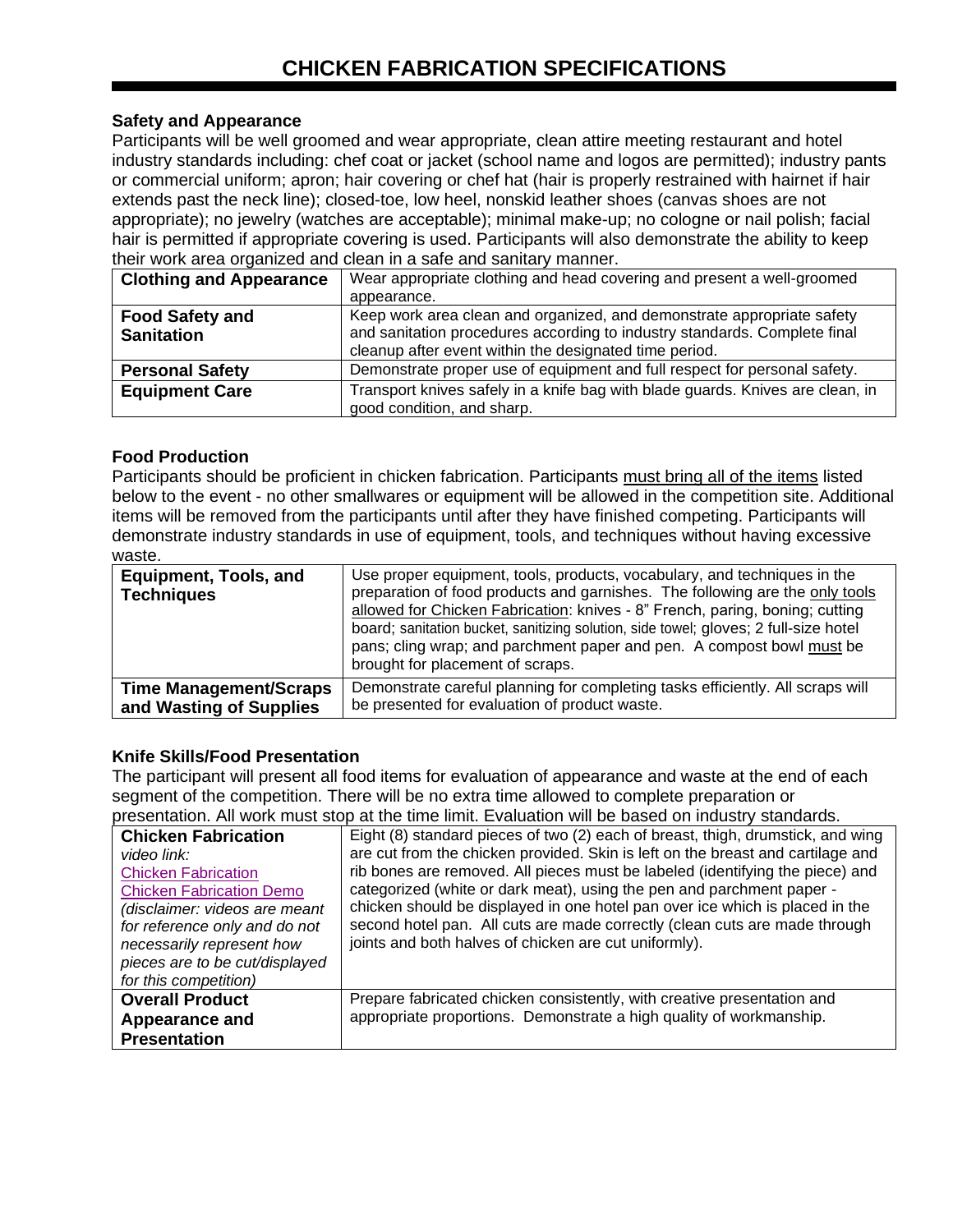



*Equipment Check-In Form*

| Name of Participant |  |
|---------------------|--|
|                     |  |

Chapter

The following items are required and are to be brought at the assigned participation time. No other smallwares or equipment will be allowed in the competition site. Additional items will be removed by the event room consultant and held until after the participant has finished competing.

Tools required:

- ❑ 8" French knife
- ❑ Paring knife
- ❑ Boning knife
- ❑ Cutting board
- ❑ Sanitation bucket, sanitizing solution, side towel
- ❑ Gloves
- ❑ 2 full-size hotel pans
- ❑ Cling wrap
- ❑ Parchment paper
- ❑ Ink pen
- ❑ Compost bowl
- ❑ Sharpening Steel

Ice will be provided in the competition room

Room Consultant Initials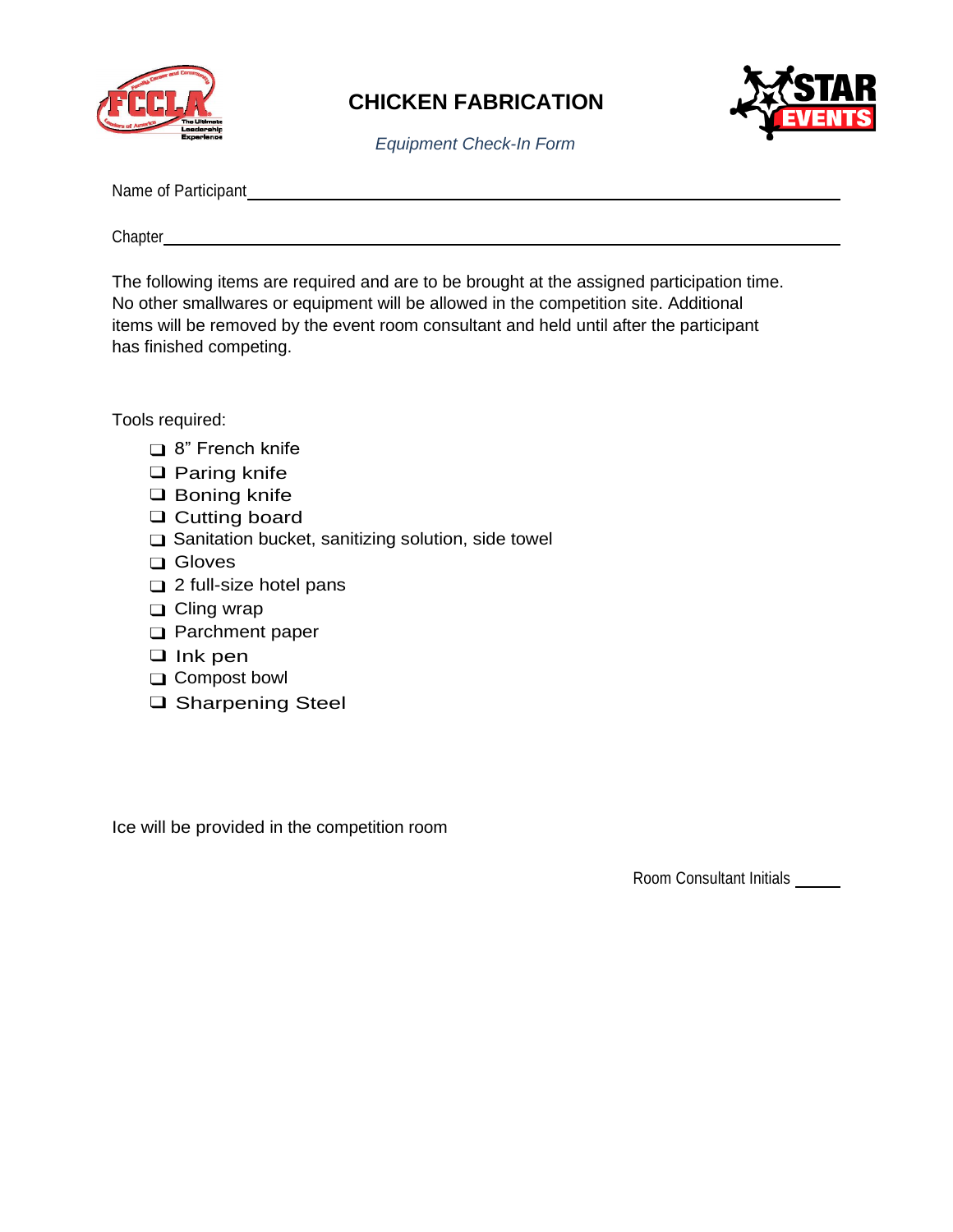



#### **DIRECTIONS:**

- 1. Make sure all information at top is correct. If the participant does not show, please write "No Show" across the top and return with other forms.
- 2. Before student presentation, the room consultants must check participants' materials using the criteria and standards listed below and fill in the boxes.
- 3. At the conclusion of scoring, verify evaluator scores and fill in information below. Calculate the final score and ask for evaluators' verification. Place this form in front of the completed rubrics and paper clip all items related to the participant together. Please do **NOT** staple.
- 4. At the end of competition in the room, double check all scores, names, and team numbers to ensure accuracy. Turn in to the Lead Consultant.

| <b>ROOM CONSULTANT CHECK</b>                                                                                                                                                                                                                                                                 |                                                                                                        |                                                                                                                           |  |  |  |
|----------------------------------------------------------------------------------------------------------------------------------------------------------------------------------------------------------------------------------------------------------------------------------------------|--------------------------------------------------------------------------------------------------------|---------------------------------------------------------------------------------------------------------------------------|--|--|--|
| Check-in<br>0 or 5 points                                                                                                                                                                                                                                                                    | Did not attend participant check-in                                                                    | 5<br>Attended participant check-in                                                                                        |  |  |  |
| <b>Time Limit</b><br>0 or 2 points                                                                                                                                                                                                                                                           | Participant did not complete<br>preparation within the allotted time<br>period                         | Participant completed preparation during the<br>allotted time period                                                      |  |  |  |
| <b>Tools and Supplies</b><br>0 or 1 point                                                                                                                                                                                                                                                    | Participant did not bring all required<br>tools and supplies, or brought more<br>items than are listed | Participant brought only those items listed<br>under Equipment, Tools, and Techniques                                     |  |  |  |
| <b>Number of Chicken</b><br><b>Pieces Displayed</b><br>0 or 1 point                                                                                                                                                                                                                          | 0<br>Incorrect number of pieces                                                                        | 2 each of breast, thigh, drumstick, and wing<br>are displayed on ice on a full-size hotel pan                             |  |  |  |
| <b>Pieces Properly</b><br>Labeled<br>0 or 1 point                                                                                                                                                                                                                                            | Pieces not labeled or are incorrectly<br>labeled                                                       | All pieces labeled, and chicken is categorized<br>correctly as to white or dark meat                                      |  |  |  |
| <b>EVALUATORS' SCORES</b>                                                                                                                                                                                                                                                                    |                                                                                                        | <b>ROOM CONSULTANT TOTAL</b>                                                                                              |  |  |  |
| Evaluator 1                                                                                                                                                                                                                                                                                  | Initials                                                                                               | (10 points possible)                                                                                                      |  |  |  |
| Evaluator 2<br>Evaluator 3                                                                                                                                                                                                                                                                   | <b>Initials</b>                                                                                        | <b>AVERAGE EVALUATOR</b><br><b>SCORE</b><br>(90.00 points possible)                                                       |  |  |  |
| divided by number of evaluators<br>Total Score <b>Example 20</b><br><b>FINAL SCORE</b><br>(Average Evaluator Score plus<br>= AVERAGE EVALUATOR SCORE<br>Room Consultant Total)<br><b>Contract Contract Contract Contract</b><br>Rounded only to the nearest hundredth (i.e. 79.99 not 80.00) |                                                                                                        |                                                                                                                           |  |  |  |
|                                                                                                                                                                                                                                                                                              | <b>RATING ACHIEVED</b> (circle one) <b>Gold: 90-100</b>                                                | <b>Silver: 70-89.99</b><br><b>Bronze: 1-69.99</b>                                                                         |  |  |  |
| <b>VERIFICATION OF FINAL SCORE AND RATING (please initial)</b>                                                                                                                                                                                                                               |                                                                                                        |                                                                                                                           |  |  |  |
|                                                                                                                                                                                                                                                                                              |                                                                                                        | Evaluator 1 __________ Evaluator 2 __________ Evaluator 3 ________ Adult Room Consultant ________ Event Lead Consultant _ |  |  |  |